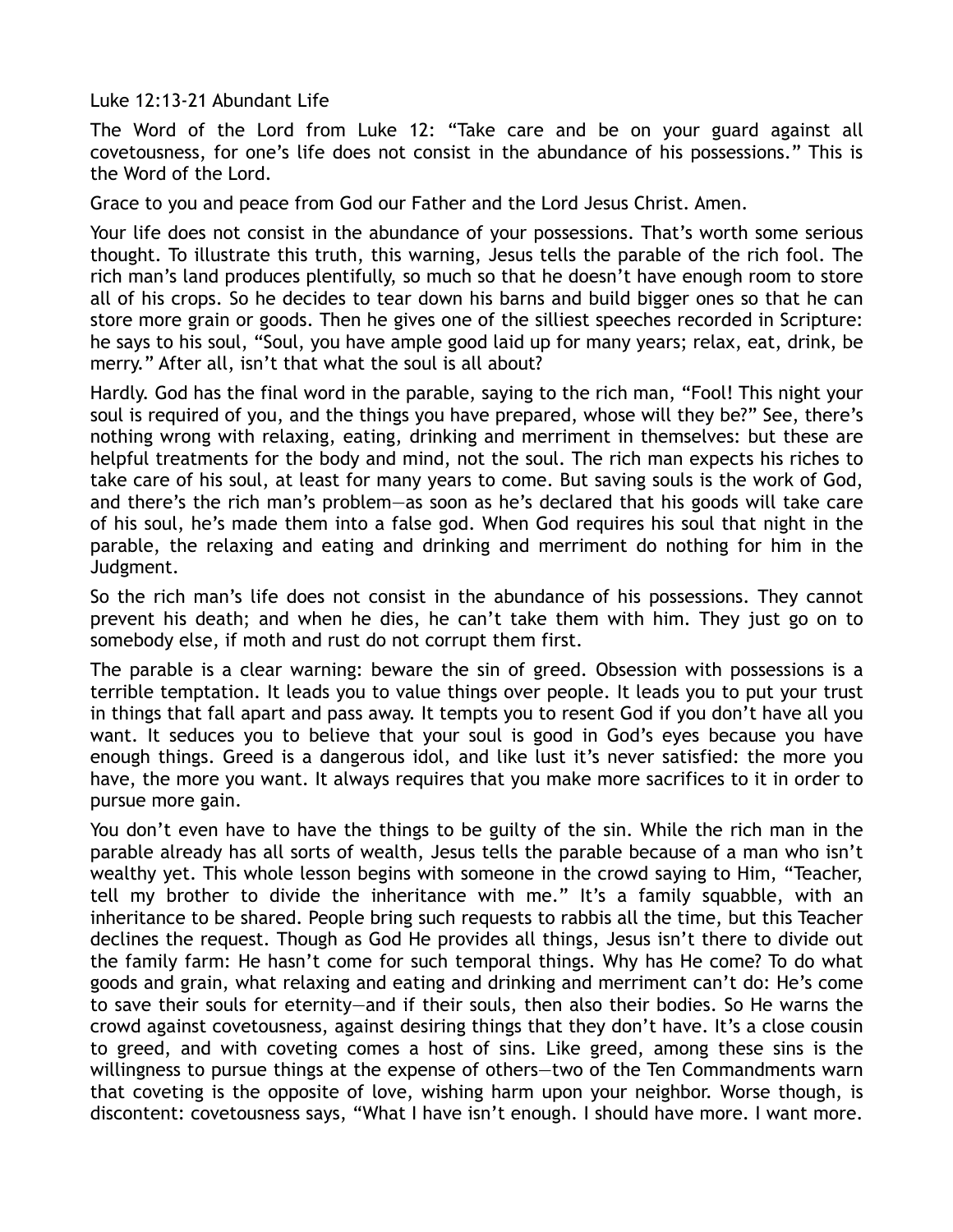God has messed up in only giving me what I have." The one who sins by coveting seems even sillier than the rich fool in the parable. At least the rich man said, "I trust in what I have to take care of my soul." The one who covets says, "I trust in what I don't have to take care of my soul."

So Jesus warns, "Take care, and be on your guard against all covetousness;" and He adds, "one's life does not consist in the abundance of his possessions."

Your life does not consist in the abundance of your possessions. Beware, because greed and covetousness will tempt you daily. You'll always be tempted to want more, to worry about what you don't have, to resent those who have more than you do. It doesn't matter how much you have or don't have— it's all quite relative. A relatively-recent study concluded that if you have assets worth \$2200 per adult in your household, you're in the top half of the wealthy in the world. If your assets (not just cash in the bank, but total assets) are worth \$61,000, you're in the top 10% of the world's wealthy. Since such surveys are often political footballs, I don't know that I trust those numbers completely, but this is true: you may not be extravagantly wealthy, but you're far from the Kibera slum in Nairobi, or ordinary life in Haiti: the Lord has blessed us with immense prosperity here. But no matter how much wealth you have, or don't have, you'll be tempted to greed and to covetousness. You'll be tempted to believe that, as long as you have enough of what you want, then life is good and your soul is taken care of.

But your life does not consist in the abundance of your possessions.

We should expand that, too, because you'll covet and be greedy for more than grain and goods.

Your life does not consist in the abundance of your popularity. This is one of the devil's great attacks on youth, I think: the in-crowd sets the standard, and if you conform you're in. Or at least you're trying. If you covet the approval of the popular crowd, you'll be tempted to at least give your approval to disobedience and immorality. You'll put your faith on the back burner, because the Gospel isn't "in." But popularity can't do anything for your soul. On the Last Day, what is "in" now will be definitely "out." Way out. Outer-darkness out.

Your life does not consist in the abundance of your looks or fashion sense. There's nothing wrong with looking good, but our society wants you to find your worth in how you look. It's a losing game: age comes upon us all, and clothing goes out of style even faster. But that's not your life, either.

Your life does not consist in the abundance of your health. Our culture is quick to make gods out of athletics, health and nutrition. Again, there's nothing wrong with any of those, but you'll be tempted to believe that you are only truly alive when you're disease-free, injury-free, cellulose-free, whatever. This also is a losing proposition, because time and chance happen to all. If health becomes a god, you lose all, because your life does not consist in the abundance of your health.

Your life does not consist in the abundance of the knowledge you've accrued, or the peace within your family, or the goals that you've attained, or the diplomas you've earned, or the promotions you've received, or the items you've crossed off your bucket list. But you're tempted to covet all of these things, to believe that they are what give you life, and to believe they are good for your soul. But none of these things give life to your soul.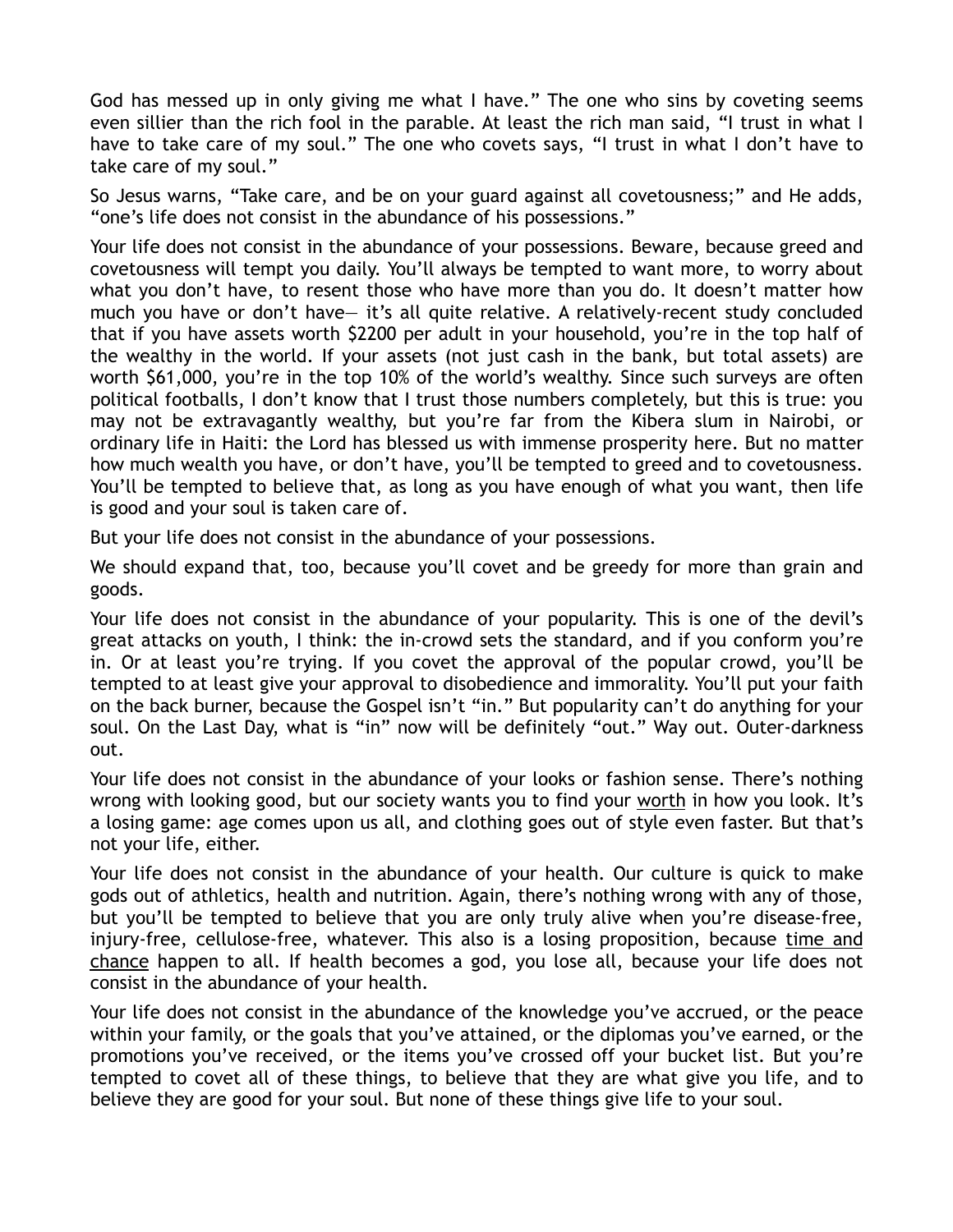Flee these temptations, and repent when you give into them. All of these things are false gods when you put your trust in them, and putting your trust in them reveals even more about you than greed or covetousness. It reveals that you don't really understand life or soul. It reveals that you do not love and trust in God above all things as you should. While all of the things we've mentioned are blessings that can make your life happier, none of these things can give you life. All of these things are meaningless vanity and passing away. More importantly, none of these things can give life to your soul. That is why Jesus warns, "Take care, and be on your guard against all covetousness, for one's life does not consist in the abundance of his possessions."

Now all of this is true, but please note: we've answered this all according to the Law. The Law says to guard against all covetousness because it's a sin, because it's a sin to believe that your life does consist in the abundance of your possessions. However, there's some very good news to be found here. If your life does not consist in the abundance of your possessions, then of what does your life consist?

See, there's another very good reason to repent of making your life about the abundance of possessions or other things that will pass away: the Lord gives you so much more than that. He gives you gifts that do not pass away. He gives you life that does not pass away.

This is what the cross is about. Jesus became flesh and went to the cross for you. He died for your sin, including greed and covetousness and every evil desire. He died your death for you, so that you might not go the way of all things in this world which pass away. He rose again to give you life—eternal life in heaven. He has made you a child of God in Holy Baptism, so that now you're an heir of the kingdom of heaven.

"Heaven and earth will pass away, but my words will not pass away," said Jesus (Luke 21:33). All things in this world will crumble to dust, but not His holy Word. Jesus' words include, "I forgive you for all of your sins." They include, "I will never leave you nor forsake you" (Hebrews 13:5). They include, "I am the resurrection and the life. Whoever believes in me, though he die, yet shall he live, and everyone who lives and believes in me shall never die" (John 11:25-26). These words will never pass away, and He speaks them to you. Therefore, you will never pass away. The kingdom of heaven is yours. In other words, He gives you hope. With forgiveness, He gives you hope.

Greed and covetousness are sins of the hopeless: if you have no faith in God who will raise you from the dead, then this life is all that there is. If this life is all that there is, then the best you can do in this life is grab as much as you can and hold onto it as long as you can. That's a life of quiet desperation, maybe not-so-quiet. The things of this world are easy to lose, hard to regain; and eventually, all things pass away.

Now, you still have the specter of death hanging around, but you also have hope in Christ. Where you worry about what you do not have, you consider the lilies of the field and the sparrows of the air, knowing how much the Lord cares for them: because you know that Jesus didn't become a lily to redeem lilies or a sparrow to redeem sparrows. He became man to redeem you: and if He redeemed you at the cost of His own blood, He will not fail to give you forgiveness and life.

Because things are so easy to lose and hard to regain, you're tempted to love things too much— to hoard things out of greed rather than use them in service to others. But that's the life of those with no hope, and that is not for you. The Lord sets you free from such greed, gives you a kingdom that will not pass away. Where things of this world you treasure